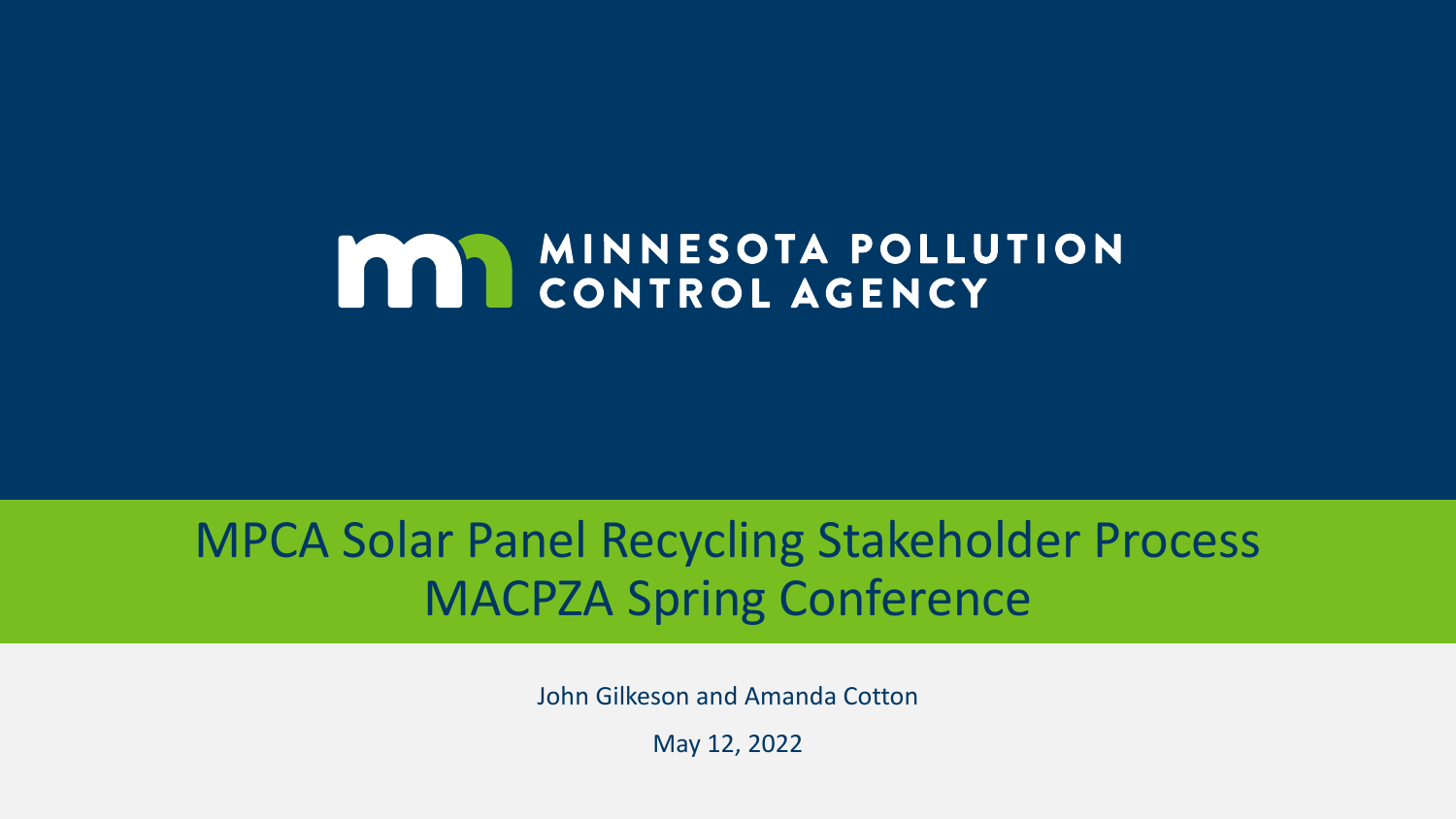#### Agenda

- Brief recap of MPCA stakeholder goal and process
- 4 potential PV module recycling program models
- Why MPCA proposed PS model; PS bill summary; industry feedback
- Summary of legislative action
- Next steps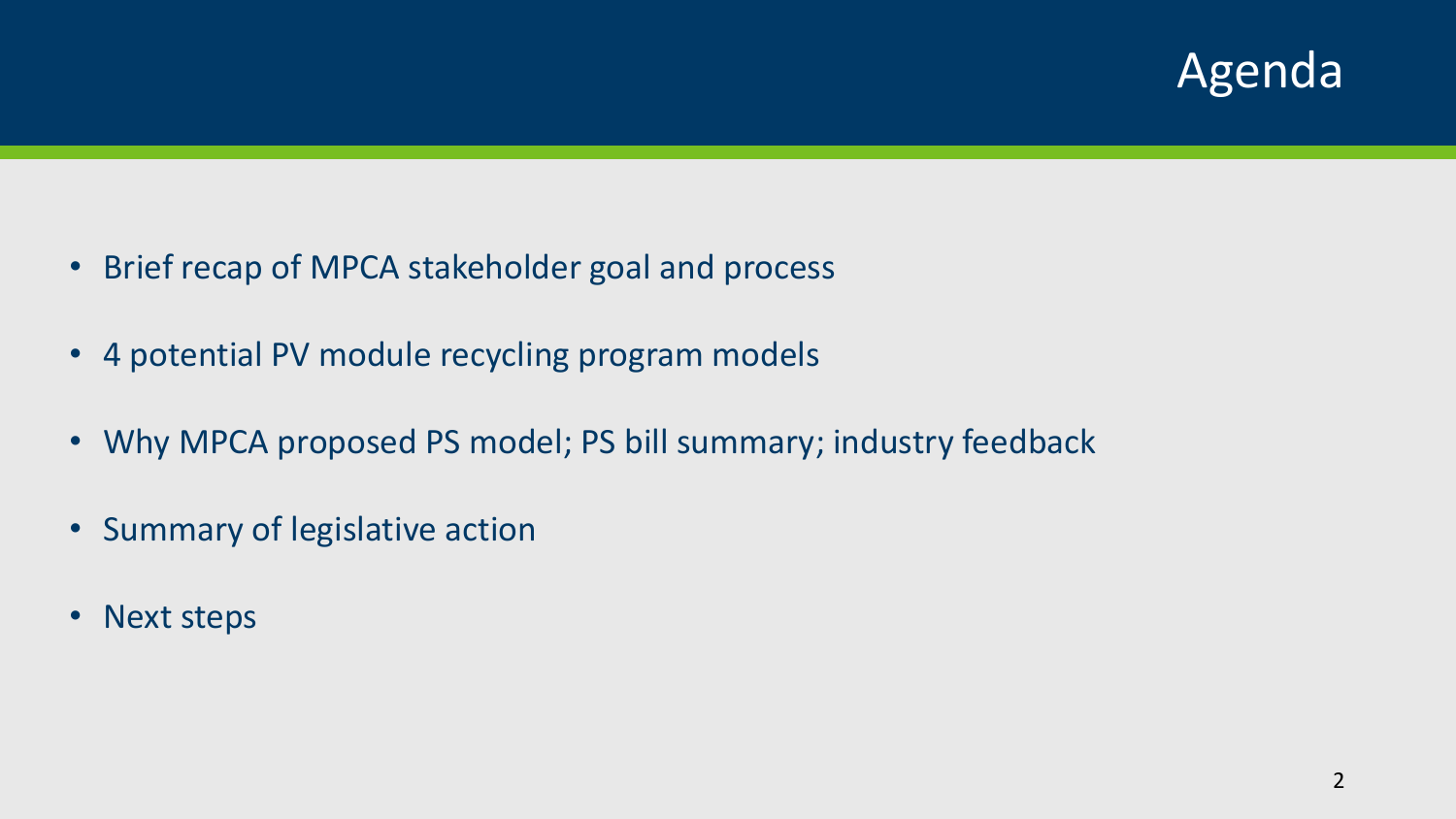### Recap of goal and process

#### Goal statement:

• Collaborate to develop and implement PV panel end of life management policy and programs that conserve resources, protect health, promote renewable energy, and support PV panel recycling infrastructure and technology.

#### Collaboration:

- SEIA, MnSEIA, and Commerce
- Regular communication with counties through AMC, SWAA, MACPZA (2/2020)
- Illinois: Regular communication with IL Sustainable Technology Center and their stakeholder process
- North Carolina: participated in webinars and commented on draft plan
- Washington: regular communication with state agency staff
- Communications with NREL, recovery/recycling companies, manufacturers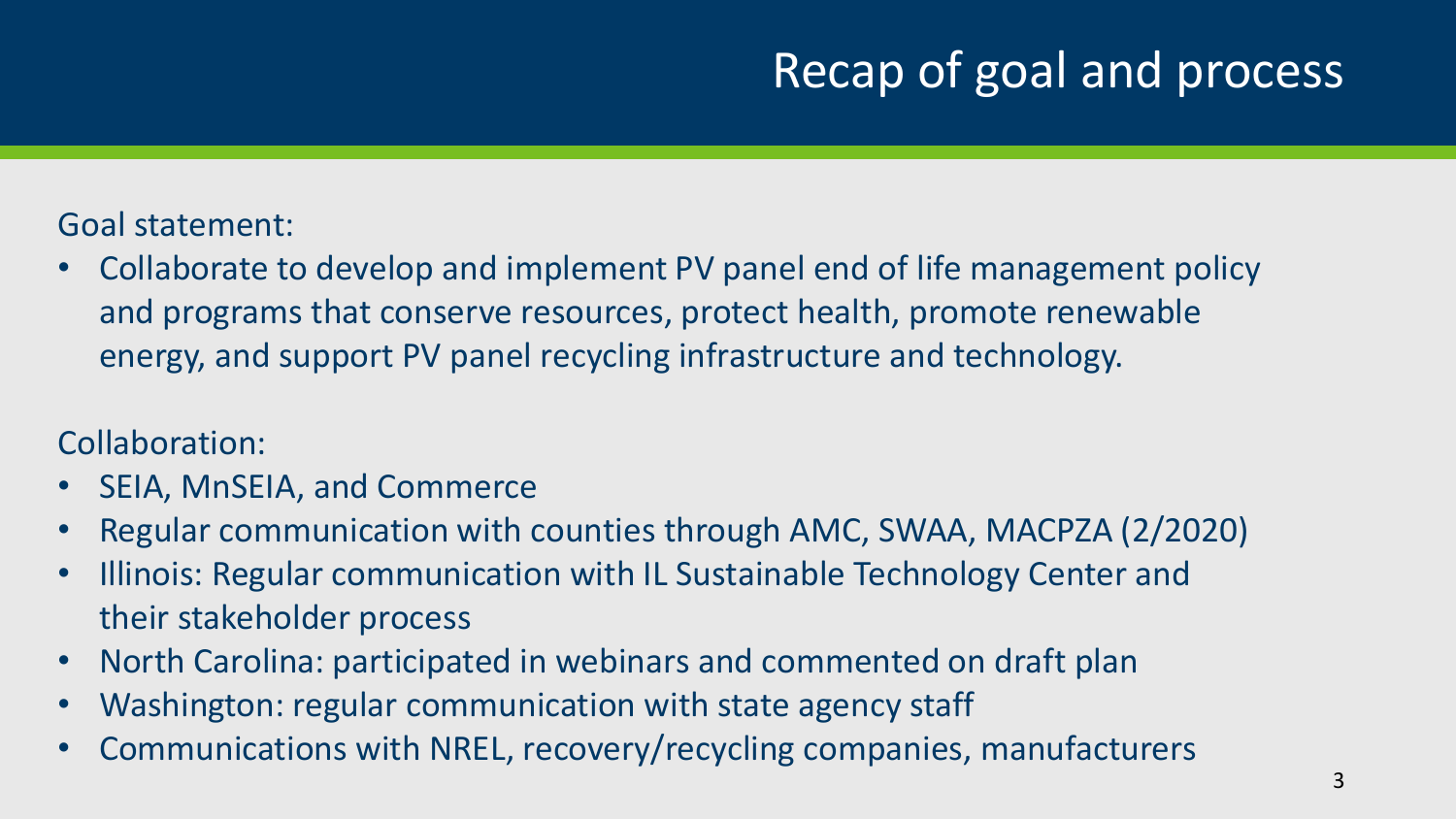### Recap of goal and process

All webinars and surveys were open to anyone interested in participating.

Seven webinars over 18 months:

- June 27, 2019: Introduction, white paper, first survey on issues
- October 9, 2019: National/Regional overview SEIA, ISTC, NREL
- December 11, 2019: PV use/forecasts, manufacturers, recyclers, urban mining
- March 18, 2020: Product Stewardship 101 and EPEAT
- June 11, 2020: Program options/survey, Commerce/Decommissioning, local govt
- December 10, 2020: Further discussion EOL/circular economy, county zoning officials
- December 17, 2020: Expanded discussion of program options, followed by a survey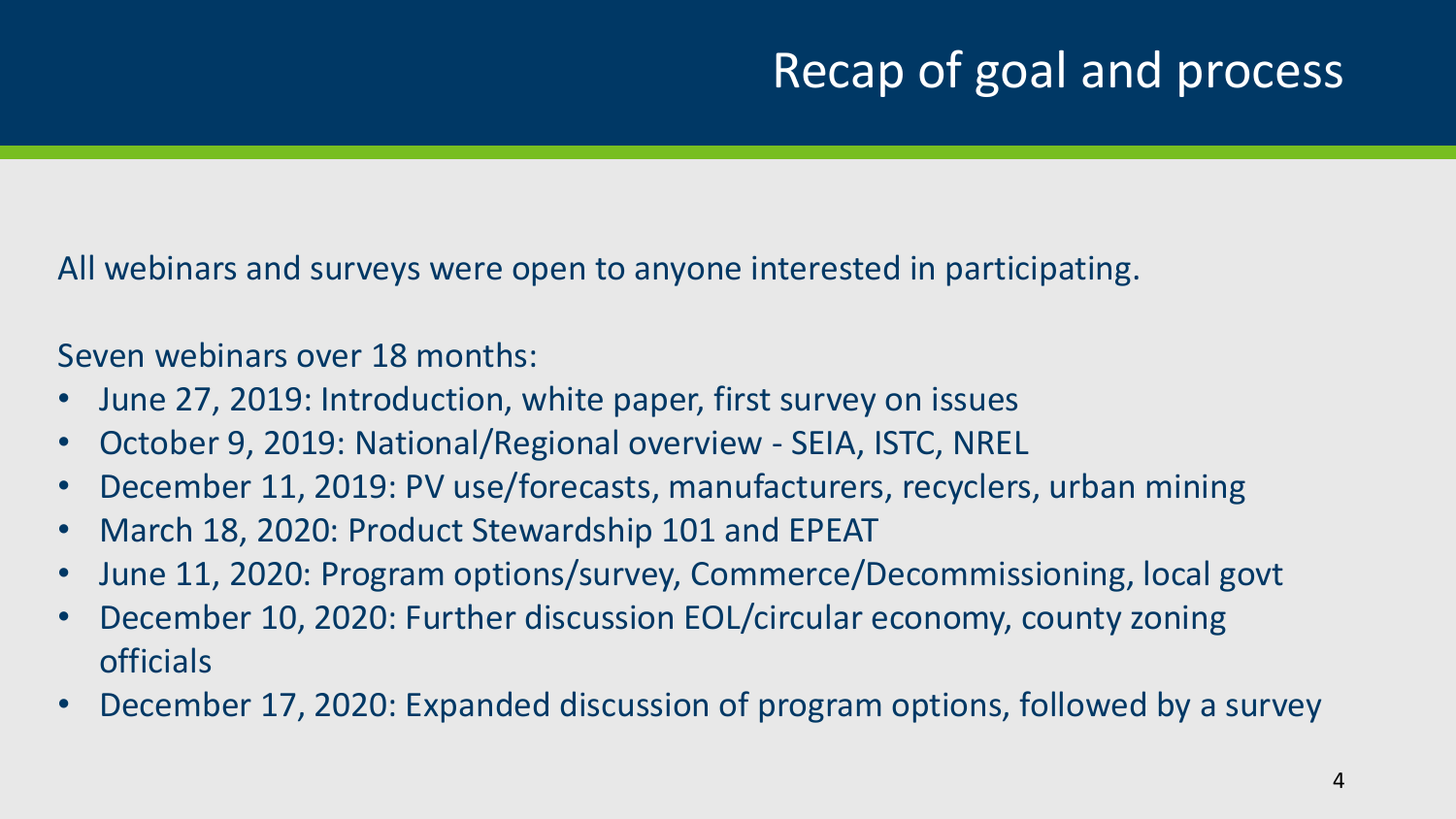#### 4 models

- Commerce/PUC model extended to solar facilities under 50 MW: permittee individual responsibility
- Product Stewardship model (permittee pays stewardship assessment; mfr's operate statewide program)
- Rate payer funded/statewide program model
- Permittee funded/statewide program model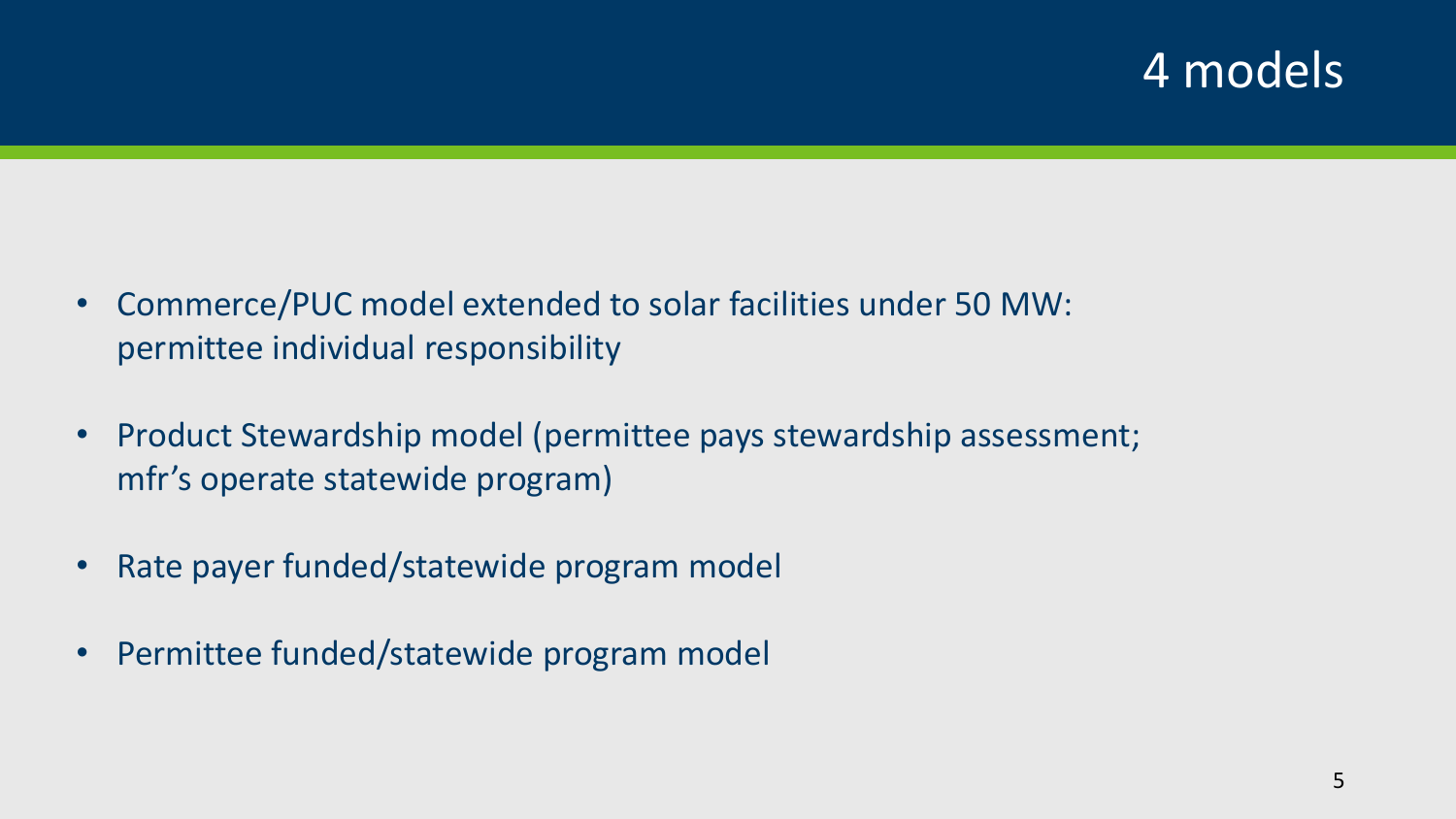#### Why MPCA proposed Product Stewardship model

MPCA proposed a Product Stewardship (PS) model for solar module legislation that most closely aligns with the criteria expressed by stakeholders in our surveys and webinar discussions, including:

- PS covers all solar modules regardless of manufacturer, purchaser, user, date of installation or the regulatory body with jurisdiction over siting, zoning, operations, and decommissioning
- A stewardship assessment fee on each solar module is visible, fair and equitable to all
- PS is the only model that ties in manufacturers for design and material considerations
- PS provides one end-of-life management program for the entire state that isn't dependent upon individual responsibilities or decisions by permittees, or permittee compliance
- There is currently no system for management of modules in installations under 50 MW. The MPCA PS proposal would cover these and ensure proper management.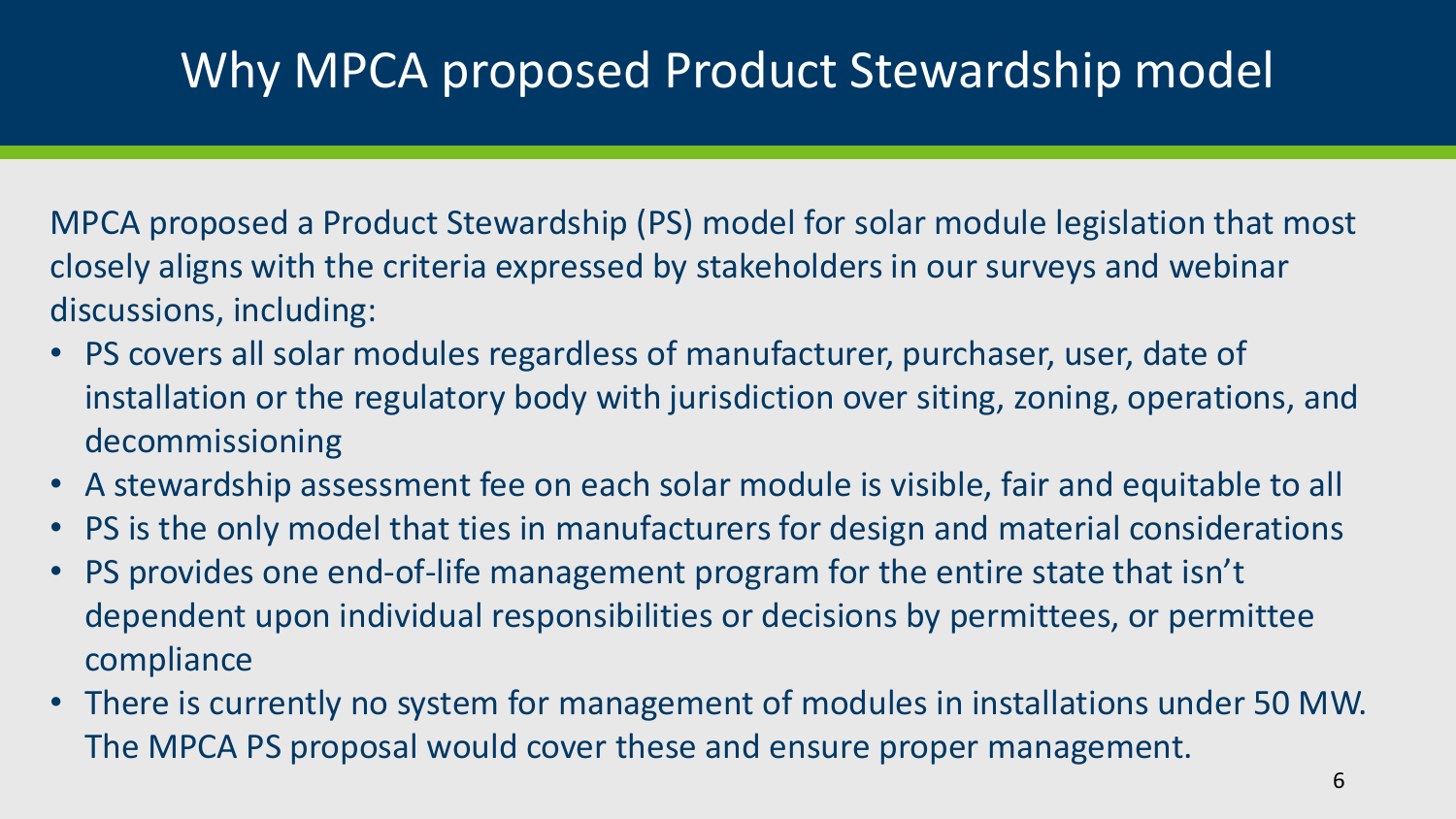#### **Bill summary**

**Bill summary:** This bill would establish a manufacturer Product Stewardship program for management of solar PV modules, installation components, and inverters being removed from service. Manufacturers of solar PV modules would create a Product Stewardship Organization (PSO) to administer the program in the state. The program would be funded by a stewardship assessment on the sale of each solar PV module to be installed in the state. There are no end of life fees assessed for participation in the program. The bill establishes an initial goal of an 85% reuse and recycling rate based on solar PV modules removed from service each year. The bill would prohibit disposal of solar PV modules, installation components, and inverters in or on the land or in a waste disposal facility.

The Product Stewardship Organization creates a stewardship plan in accordance with the law's requirements and establishes a stewardship assessment to operate the program in all regions of the state. The Agency reviews and approves the stewardship plan and assessment with a public comment process. The PSO must submit an updated plan and stewardship assessment every five years and these are also subject to public comment and agency approval. The PSO may amend the plan or assessment at other times. The PSO will report annually to the Agency.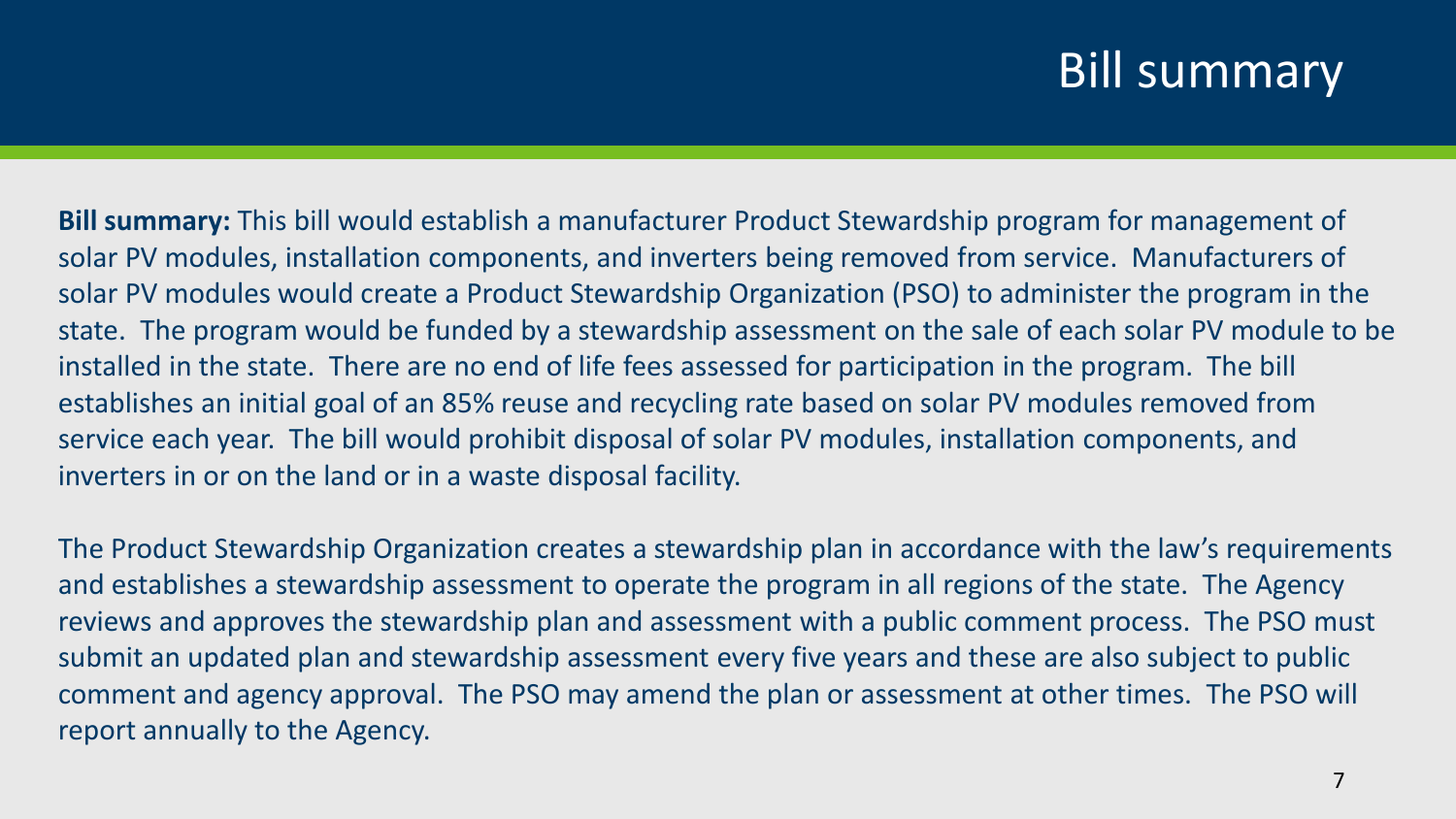## Feedback from the industry

- Increased costs will prevent many companies from doing business in MN (installations)
- Solar module mf's might choose not to do business in MN
- Coal, nuclear, natural gas and wind don't have to follow PS
- A PS model on a regional, national or international scale would mitigate the competitive disadvantage
- Prefer market based or private sector-led strategy
- This isn't an issue for another 15-20 years.
- Industry will recycle without needing a law (industry over 50 MW)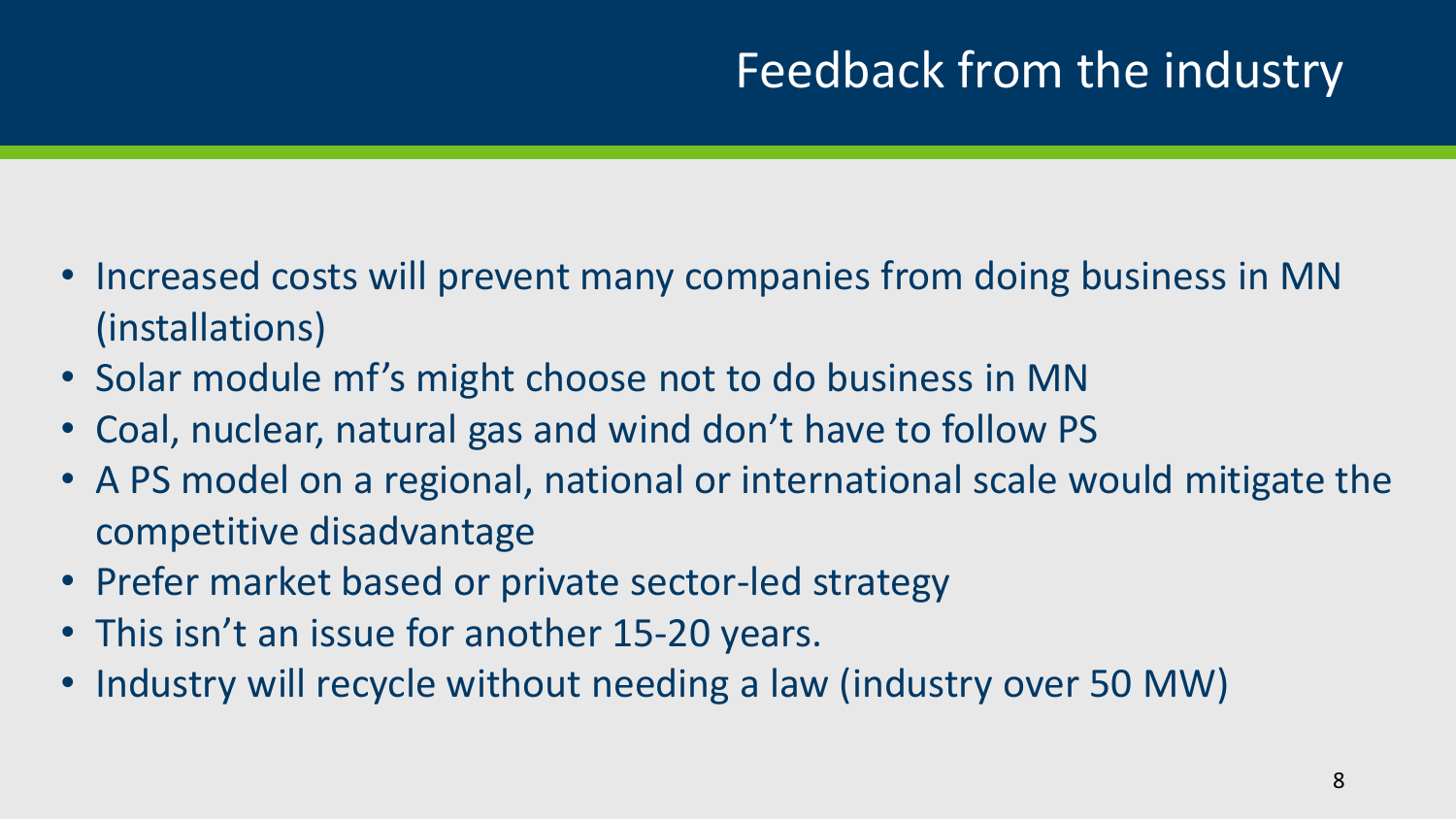## Summary of legislative action

- The PS bill was in the Governor's package and was introduced, but late
- Counties supported the PS bill as siting/permitting and waste management authorities
- There were no legislators interested in moving the bill forward this year
- MnSEIA and CGA expressed concerns with the PS bill
	- MPCA met with these groups to talk through their concerns and discuss next steps
- MPCA worked with MnSEIA to draft a study proposal based on the Solar on Landfills study
	- There were no legislators interested in substituting the study for the PS bill
- HF3351 is Rep Scott's bill for PS solar module and wind facility recycling
	- MPCA preferred our PS bill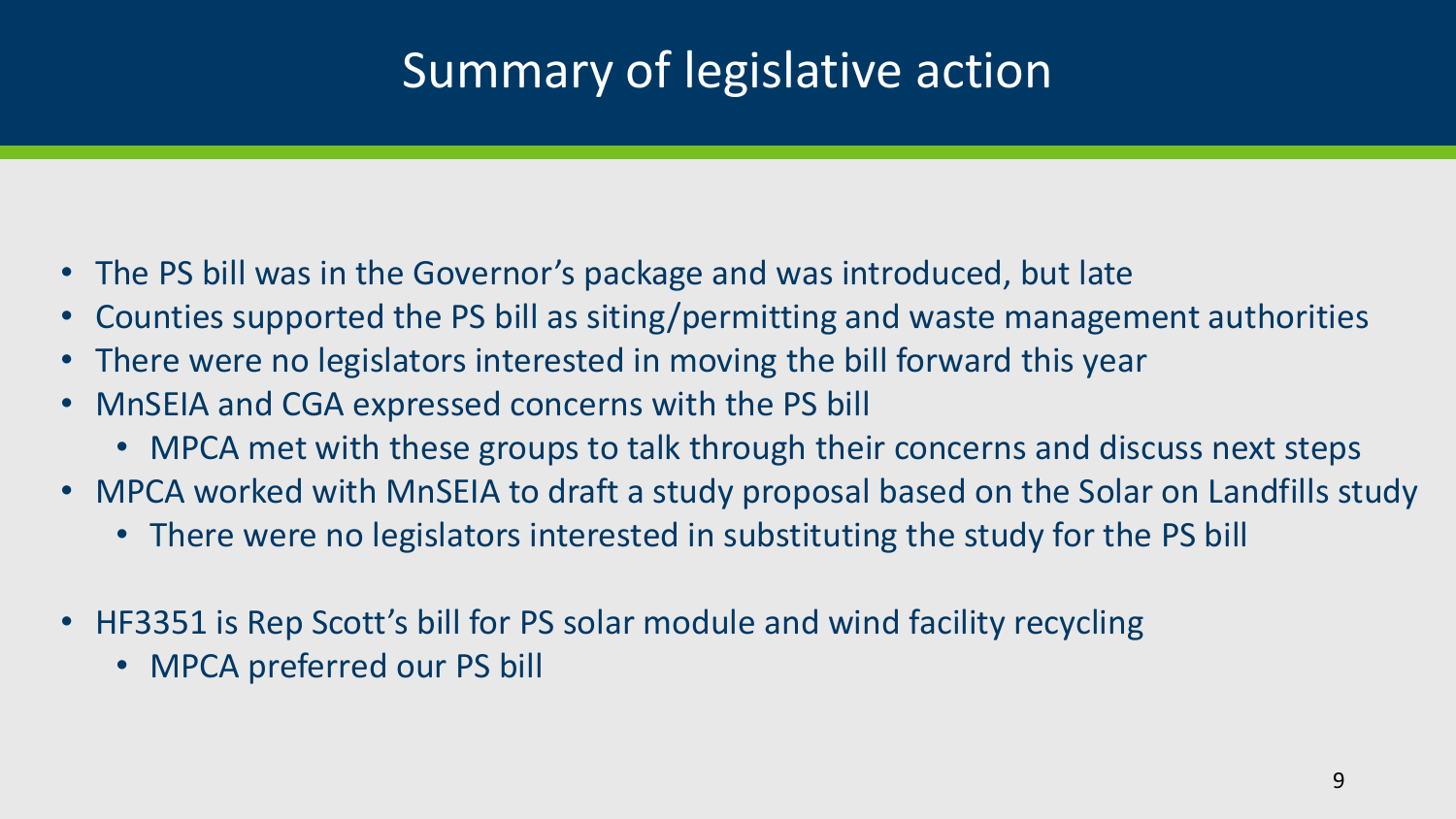#### Solar module recycling proposed study

\$300,000 for a report on the development of a system to reuse and recycle solar photovoltaic modules and installation components in Minnesota. The report must include:

Recommendations for a plan to collect, reuse, and recycle solar photovoltaic modules and installation components at end of life that is convenient and accessible throughout the state, recovers 100 percent of discarded components, and maximizes value and materials recovery, including analysis of:

- the reuse and recycling values of solar photovoltaic modules, installation components and recovered materials;
- system infrastructure and technology needs;
- how to maximize in-state employment and economic development;
- determination of net costs for the program;
- potential benefits and negative impacts of the reuse and recycling system on environmental justice and tribal communities.

10 The report must include a survey of solar photovoltaic modules and installation components coming out of service now and projected into the future in Minnesota, including a description of how they are currently being managed at end of life, and how they would likely be managed in the future without the proposed reuse and recycling system.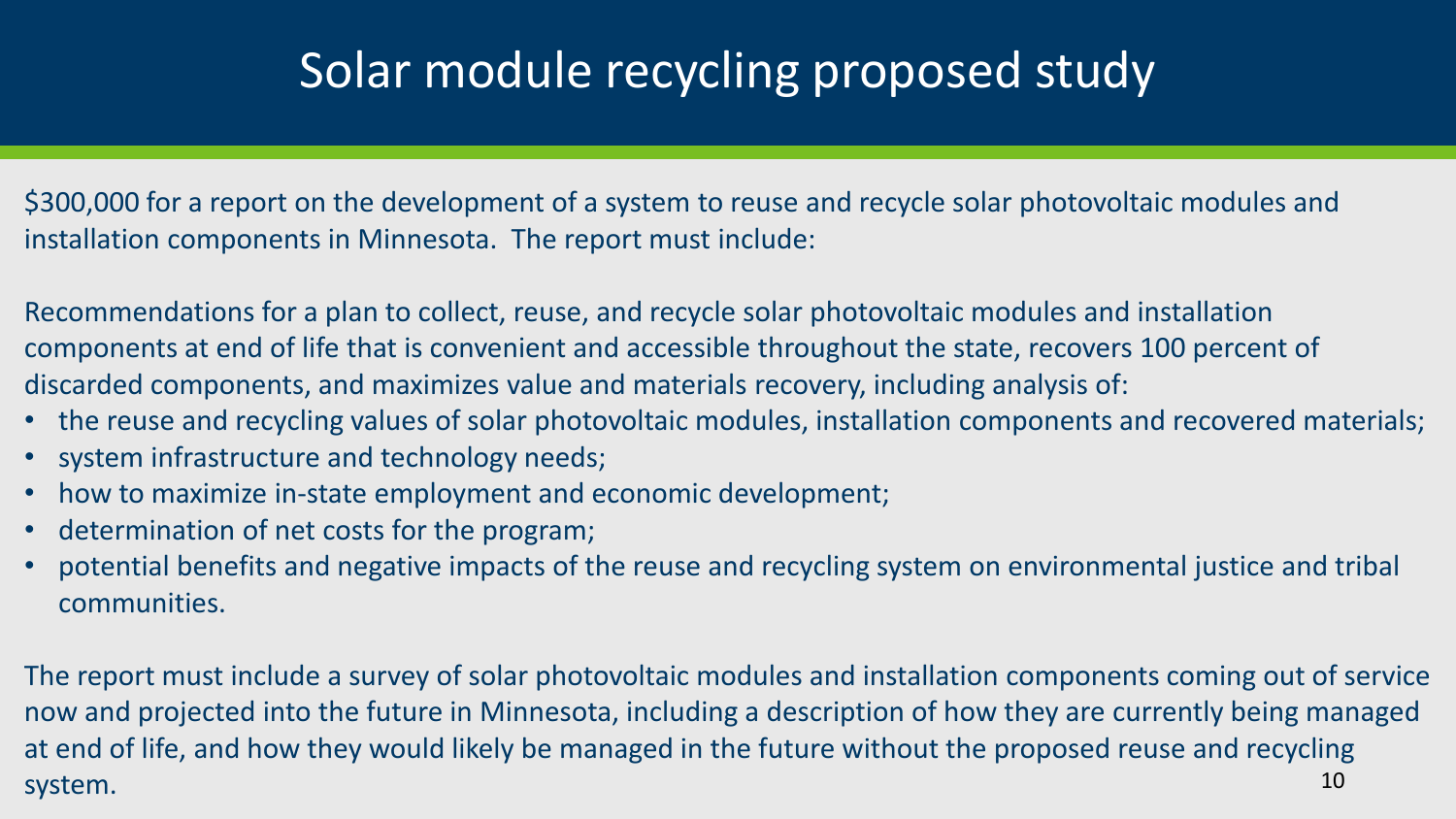#### Next steps

- Developing briefing materials to meet with parties that are instrumental to moving a bill forward
- Goal to have monthly meetings with those groups starting in July, 2022
- Discuss:
	- Why an end of life system is needed
	- Why MPCA made their proposal
	- Discuss options with stakeholders to identify and address concerns and find a possible path forward for an EOL system proposal
- Goal to get MnSEIA and others on board so they understand, and hopefully support, what is introduced next time
- Monitor [DOE](https://www.energy.gov/sites/default/files/2022-03/Solar-Energy-Technologies-Office-PV-End-of-Life-Action-Plan_0.pdf) PV end-of-life 5 year action plan: goal to cut recycling cost in half by 2030